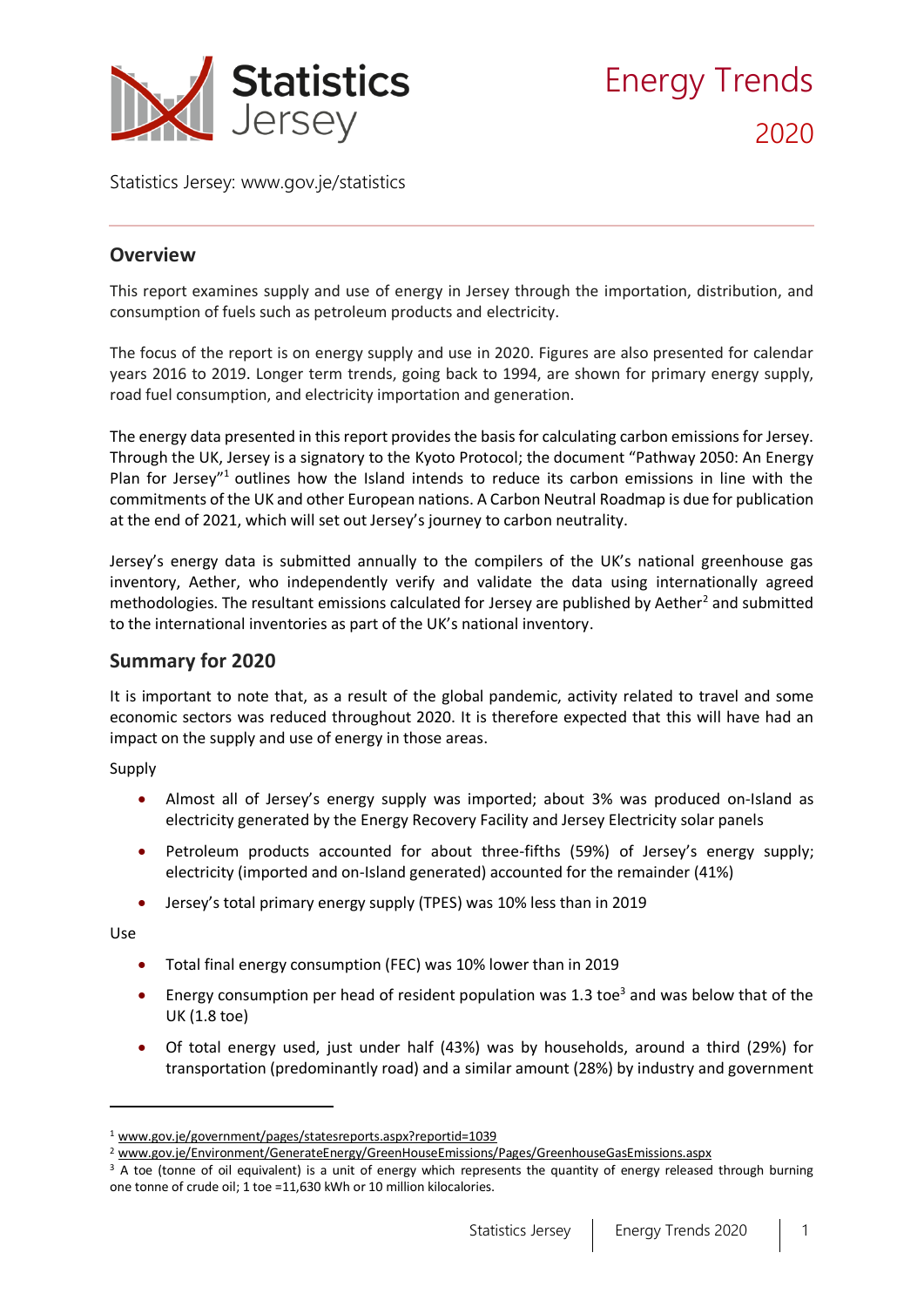

# **Introduction**

Energy is supplied to Jersey predominantly through imports; there is also a small amount of on-Island production. The primary supply of energy is either distributed to consumers in its original form or is transformed into different sources of energy; for example, petroleum products can be burned to generate electricity. Some energy is also used in such transformation processes and some is lost during transmission and distribution to consumers. The final uses of energy include consumption by households, industry, government and for transportation.

The supply and use of each individual type of fuel ('commodity') may be considered by means of a commodity balance. Figure 1 outlines a commodity balance, showing how a primary commodity may be either used directly by consumers or transformed into a secondary commodity before then being used.



## Figure 1 - Commodity balance outline

### Energy balance

The overall flow of energy in Jersey may be examined by combining all of the individual commodity balances into an "energy balance" which shows the energy flows from production to final use, including movements between fuel categories.

### Units

Since different fuel types provide different amounts of energy, volume or mass measures (such as litres or tonnes) do not enable fuels to be compared directly from the perspective of energy supply and use. In order to compare and aggregate different fuels within a single framework (the energy balance) fuel quantities are converted into a standardised unit based on calorific value (see [Glossary](#page-12-0) of terms).

The standardised unit of energy used in an energy balance is the toe (tonne of oil equivalent). A toe represents the quantity of energy released through burning one tonne of crude oil; 1 toe = 11,630 kWh or 10 million kilocalories.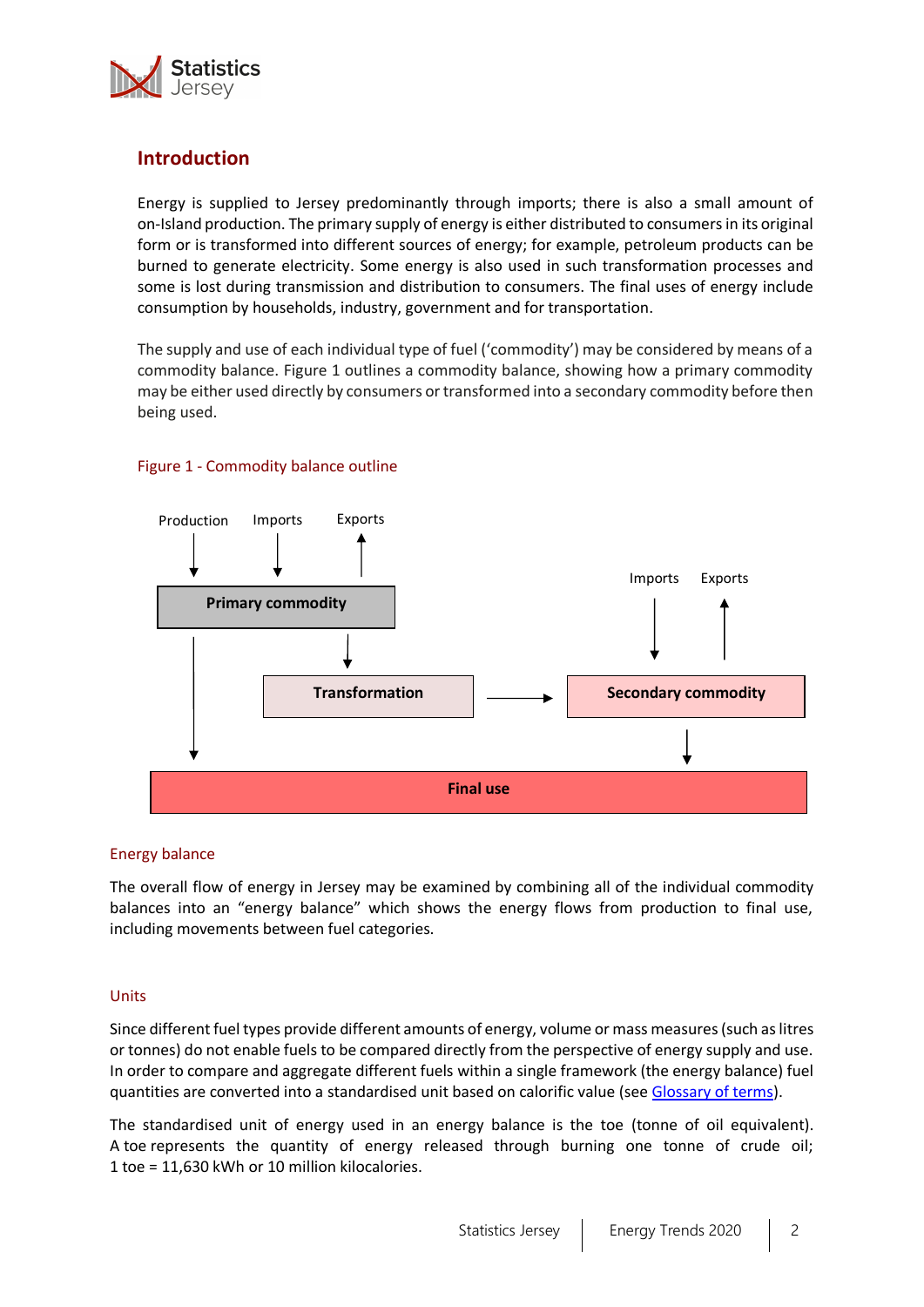

# **Total Primary Energy Supply, TPES**

Total primary energy supply (TPES) is defined as the total energy which a jurisdiction imports and produces from its own natural resources, accounting for any changes in stock, and subtracting any exports.

TPES for Jersey predominantly consists of imported petroleum products and imported electricity. There is also a small contribution (around 3%) to TPES from electricity generated within Jersey by the Energy Recovery Facility (formerly known as Energy from Waste) and Jersey Electricity solar panels.

Table 1 shows TPES<sup>4</sup> for each year from 2016 to 2020. Petroleum products accounted for three-fifths (59%) of Jersey's TPES in 2020, electricity (imported and on-Island generated) accounted for the remainder (41%).

## Table 1 - Jersey's total primary energy supply (TPES) 2016 to 2020; *toe*

|             | 2016    | 2017    | 2018    | 2019    | 2020    |
|-------------|---------|---------|---------|---------|---------|
| <b>TPES</b> | 164,165 | 154,293 | 157,712 | 154,092 | 138,926 |

TPES in 2020 was 10% lower than in the previous year (2019). The longer-term behaviour of Jersey's TPES is shown in Figure 2.



### Figure 2 - Jersey's total primary energy supply (TPES), 1994 to 2020; *toe*

<sup>&</sup>lt;sup>4</sup> Throughout this report:

<sup>•</sup> coal and other solid fuels are not included due to the lack of available data; In 2007, the last year for which such data was compiled, the contribution from coal and other solid fuels to TPES was less than 1%

<sup>•</sup> electricity generated from private generators (wind, solar etc.) is not included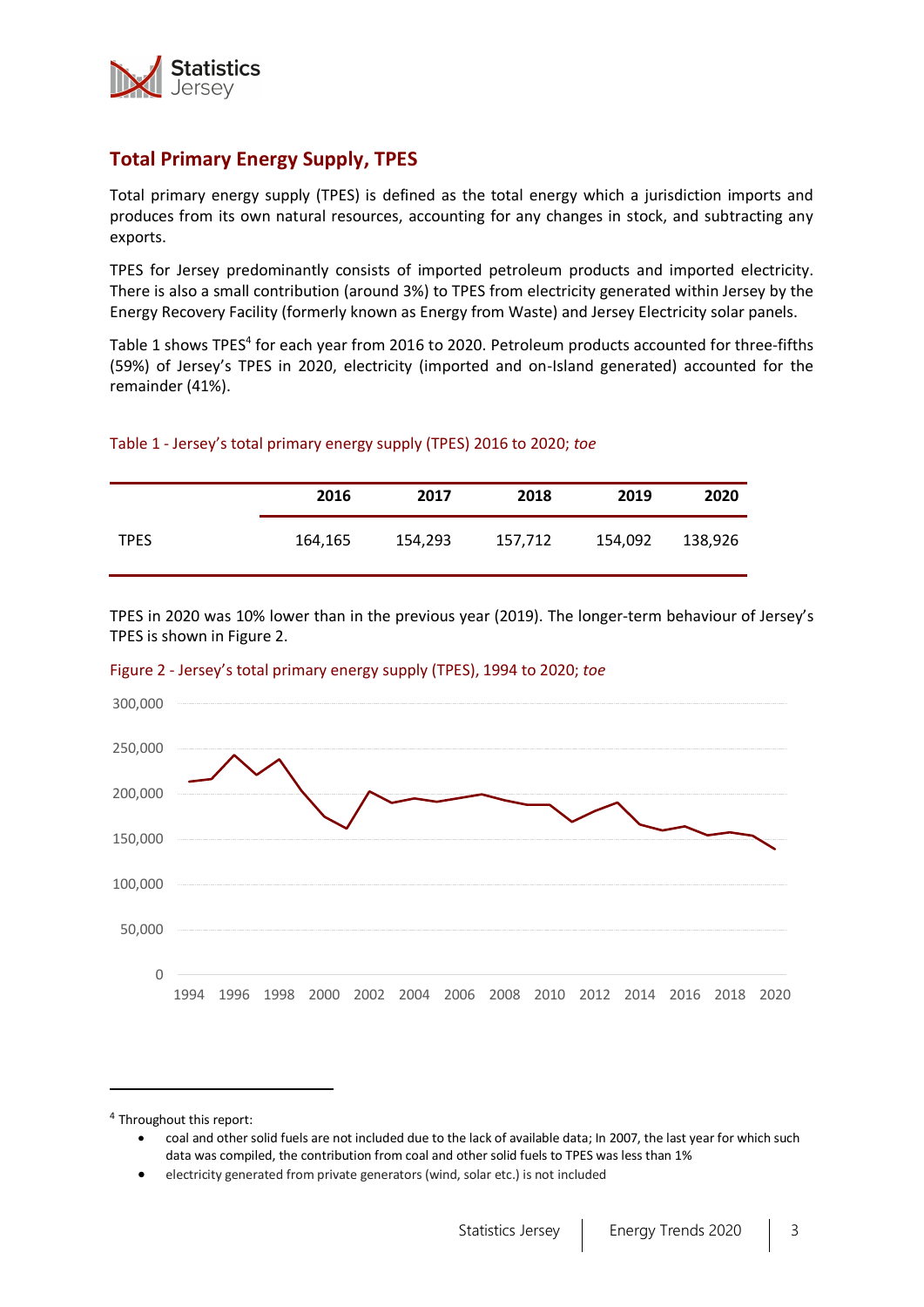

Figure 2 shows that there are two principal features in the longer-term behaviour of Jersey's TPES:

- a reduction in level, from between 200,000 and 250,000 toe during most of the 1990s to between 150,000 and 200,000 toe since the turn of the millennium to 2019. A key factor in this reduction in the level of TPES has been the increase in imported electricity and the complementary decrease in imported petroleum products for on-Island electricity generation. A further reduction to around 140,000 toe was seen in 2020. The global pandemic is likely to have influenced this latest reduction
- a generally downward trend in TPES since around 2007 due to a range of factors, including a reduction in the use of kerosene for domestic heating and of motor fuels for transportation

# **Transformation**

Transformation is the process of converting fuel from one form into another which is better suited for specific uses. There is little transformation carried out in Jersey since most fuel is imported in the form that the consumer requires. Transformation processes that do occur in Jersey are:

- the generation of electricity from petroleum products
- the conversion of Liquefied Petroleum Gas (LPG) into a gaseous form (referred to as "manufactured gas") which can then be piped through the Island's gas network

The supply of energy produced by on-Island transformations each year from 2016 to 2020 is shown in Figure 3.



### Figure 3 - Energy supply produced by transformation processes, 2016 to 2020, *toe*

In 2020, Jersey Electricity (JE) used 478 toe of petroleum products to generate 82 toe of electricity.

The quantity of manufactured gas produced in 2020 was 5,472 toe, which was lower than the last 5 years (around 6,500 toe on average).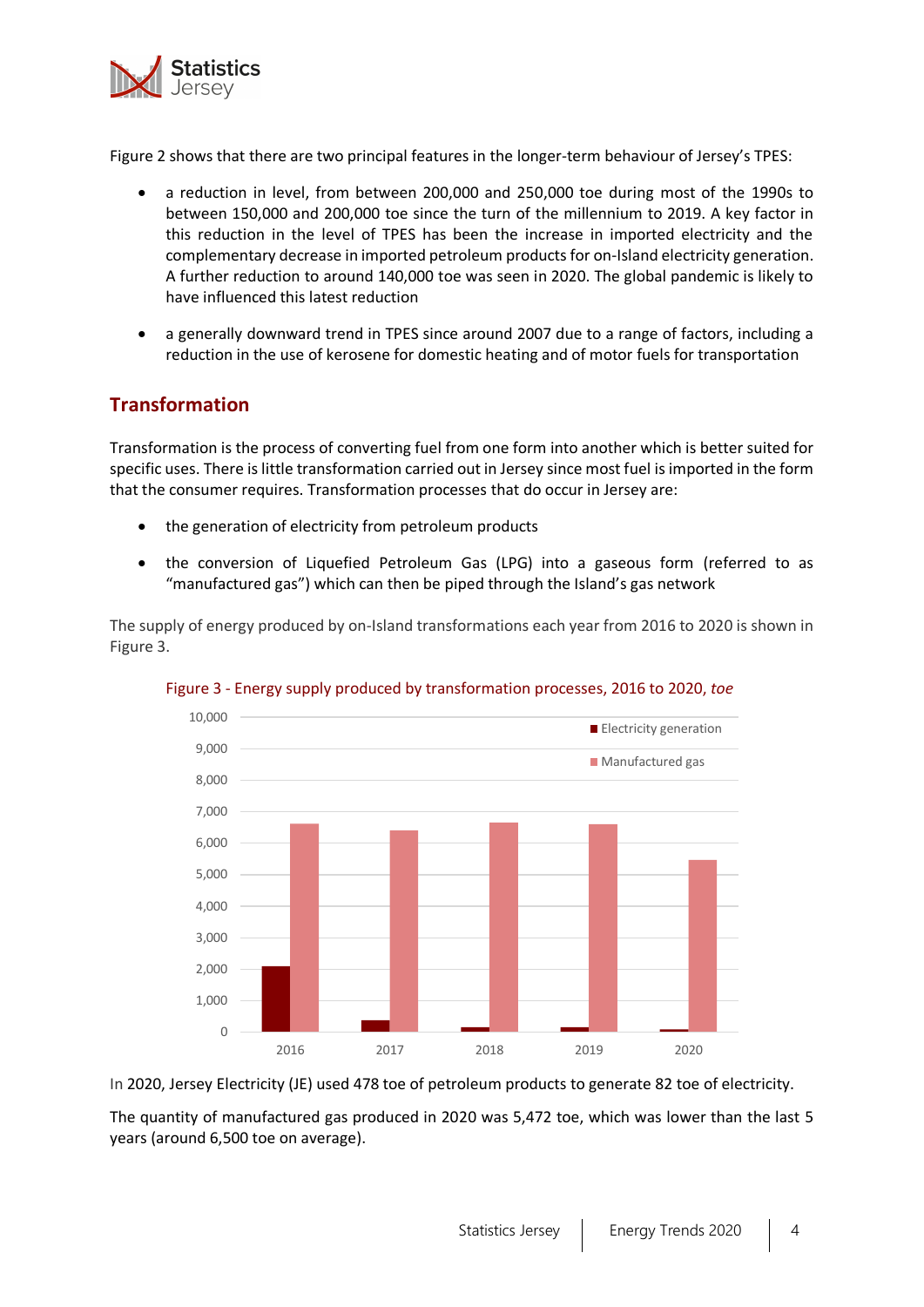

# **Final Energy Consumption**

Final energy consumption (FEC) refers to the use of energy by final consumers, either as a primary commodity or as a secondary commodity after any transformations have occurred. The use of energy by the energy industry itself and losses due to transmission and distribution of energy are excluded from FEC.

Table 2 shows Jersey's FEC for each year from 2016 to 2020 and FEC per head of resident population (FEC per capita).

|                             | 2016    | 2017    | 2018    | 2019    | 2020    |
|-----------------------------|---------|---------|---------|---------|---------|
| <b>FEC</b>                  | 154,969 | 150,274 | 152,840 | 149,190 | 134,753 |
| FEC per capita <sup>5</sup> | 1.5     | 1.4     | 1.4     | 1.4     | 1.3     |

## Table 2 - Jersey's final energy consumption (FEC) and per capita 2016 to 2020; *toe*

Over the 4 years from 2016 to 2019, FEC has been relatively stable at around 150,000 toe, acknowledging the effect of warmer or colder winters (see [Appendix](#page-11-0) Table A1). In 2020 final energy consumption in Jersey was 134,753 toe, 10% lower than in 2019. This reduction is likely an effect of reduced demand for certain fuels as an effect of the global pandemic.

FEC per capita in Jersey has decreased slightly between 2016 and 2020, from approximately 1.5 to 1.3 toe. Energy consumption per head of population in Jersey in 2020 was below that of the UK (1.8 toe<sup>[6](#page-4-0)</sup>).

In 2020, petroleum products (such as road fuels and heating oil) accounted for three-fifths (57%) of Jersey's FEC (see Figure 4). Electricity accounted for over a third (39%) and manufactured gas the remainder (4%).

<span id="page-4-0"></span>

# Figure 4 - Jersey's total final energy consumption (FEC) by fuel type, 2020; *toe*

<sup>6</sup> FEC per capita for the UK has been derived from:

- FEC: "Digest of United Kingdom Energy Statistics 2021", July 2021
- Population: 2020 mid-year estimate, Office for National Statistics, June 2021

<sup>5</sup> FEC per capita for Jersey using mid-year population estimates. In 2020 this data was unavailable so the 2019 end of year population estimate was used instead.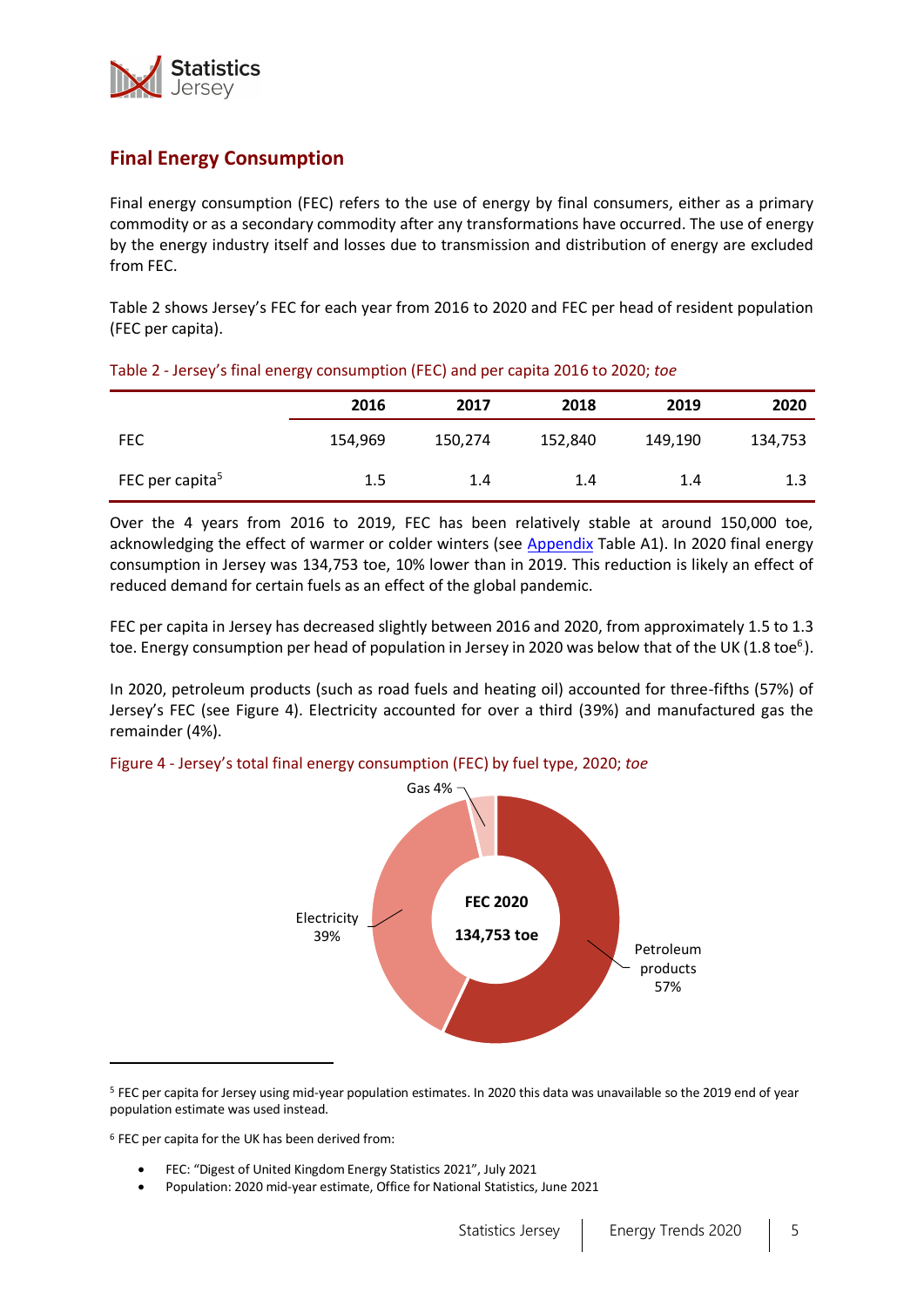

Jersey's FEC broken down by fuel type for each year from 2016 to 2020 is shown in Table 3.

|                    | 2016    | 2017    | 2018    | 2019    | 2020    |
|--------------------|---------|---------|---------|---------|---------|
| Petroleum products | 94,585  | 91,720  | 92,181  | 88,871  | 76,864  |
| Gas                | 5,636   | 5,252   | 6.191   | 5,977   | 4,961   |
| Electricity        | 54,748  | 53,303  | 54,468  | 54,342  | 52,928  |
| <b>Total FEC</b>   | 154,969 | 150,274 | 152,840 | 149,190 | 134,753 |

Table 3 - FEC by fuel type<sup>7</sup> , 2016 to 2020; *toe*

FEC may also be considered in terms of final end use sectors such as households, industry, government and transportation, as shown in Table 4.

#### Table 4 - FEC by final end use sector, 2016 to 2020; *toe*

|                             | 2016    | 2017    | 2018    | 2019    | 2020    |
|-----------------------------|---------|---------|---------|---------|---------|
| Industry and government     | 43,843  | 41,872  | 42,655  | 42,783  | 37,100  |
| Air and marine <sup>8</sup> | 11,735  | 9,839   | 11,740  | 10,832  | 5,154   |
| Road                        | 41,931  | 41,194  | 40,534  | 39,083  | 34,308  |
| Domestic                    | 57,460  | 57,370  | 57,911  | 56,492  | 58,190  |
| <b>Total FEC</b>            | 154,969 | 150,274 | 152,840 | 149,190 | 134,753 |

In 2020, just under half (43%) of Jersey's energy was consumed by households (the domestic sector), around a third (29%) was us[e](#page-5-0)d for transport (road, air and marine<sup>8</sup>) and the remainder (28%) was consumed by industry and government, see Figure 5.

### Figure 5: FEC by final end use sector, 2020; *toe*

<span id="page-5-1"></span><span id="page-5-0"></span>

 $^7$  Throughout this report, numbers have been rounded independently to the nearest integer. Hence, columns may not sum to totals.

<sup>&</sup>lt;sup>8</sup> 'Air & marine' covers fuel that is supplied in Jersey, i.e. supplied to commercial airlines and also for private air or marine use whilst in Jersey. The category 'marine' includes both marine diesel and petrol.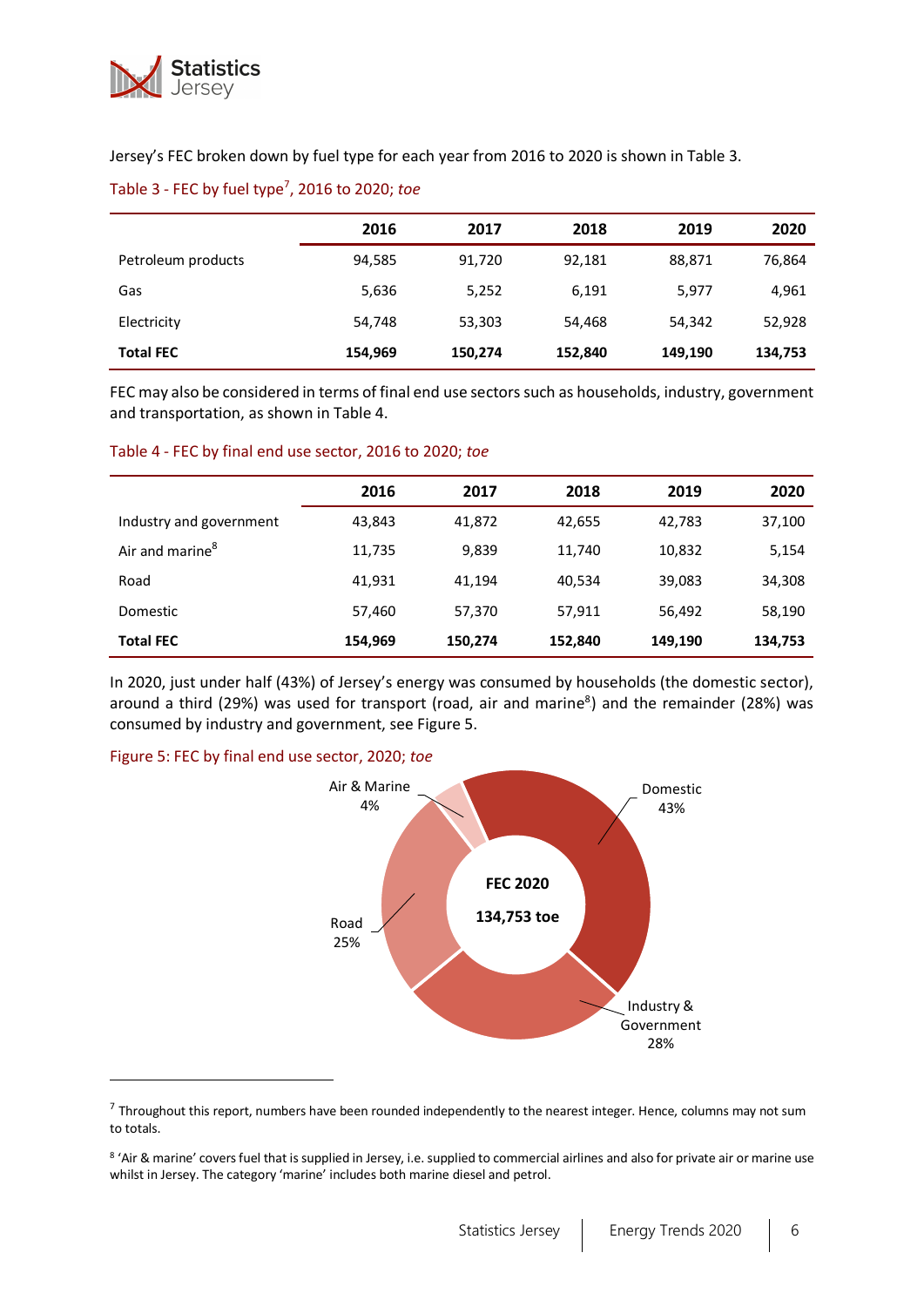

# **Energy balance**

<span id="page-6-0"></span>An energy balance shows the flows of all forms of energy within a jurisdiction, from supply to final consumption. This includes transformations, losses and the energy industry's own use<sup>[9](#page-6-0)</sup>, presented in one common unit of measurement (toe).

Table 5 shows the energy balance for Jersey for 2020.

#### Table 5 - Energy Balance for Jersey, 2020; *toe*

|                                           | Petroleum<br>products | Gas         | Electricity | <b>Total</b> |
|-------------------------------------------|-----------------------|-------------|-------------|--------------|
|                                           |                       |             |             |              |
| Production                                | 0                     | 0           | 3,669       | 3,669        |
| Net Imports <sup>10</sup>                 | 84,912                | 0           | 52,660      | 137,572      |
| Stock change                              | $-2,315$              | 0           | 0           | $-2,315$     |
| <b>Primary supply</b>                     | 82,597                | 0           | 56,329      | 138,926      |
| Statistical difference <sup>11</sup>      | $-130$                | $\mathbf 0$ | 80          | $-50$        |
| <b>Primary demand</b>                     | 82,727                | $\mathbf 0$ | 56,249      | 138,976      |
| <b>Transformations</b>                    |                       |             |             |              |
| <b>Electricity Generation</b>             | $-478$                | 0           | 82          | $-396$       |
| Gas supply                                | $-5,334$              | 5,472       | $\Omega$    | 137          |
| <b>Energy industry own use and losses</b> | 51                    | 511         | 3,404       | 3,965        |
| <b>Final consumption</b>                  | 76,864                | 4,961       | 52,928      | 134,753      |
| Industry and government                   | 12,380                | 2,445       | 22,276      | 37,100       |
| Air and marine                            | 5,154                 | 0           | 0           | 5,154        |
| Road <sup>12</sup>                        | 34,308                | 0           | 0           | 34,308       |
| Domestic                                  | 24,023                | 2,516       | 30,652      | 58,190       |
|                                           |                       |             |             |              |

<sup>9</sup> See [Glossary](#page-12-0) for definition of terms. For methodology used to construct the energy balance see "Energy Balance: methodology note", UK Department Business, Energy and Industrial Strategy, 2010 at: <https://www.gov.uk/government/publications/energy-balance-methodology-note>

<sup>10</sup> Net Imports is the sum of imports less exports

<sup>&</sup>lt;sup>11</sup> Statistical difference is defined as Primary supply minus Primary demand (se[e Glossary\)](#page-12-0)

 $12$  Electricity consumed in charging electric vehicles is included under Domestic and Industry & government consumption; it is not included under road consumption.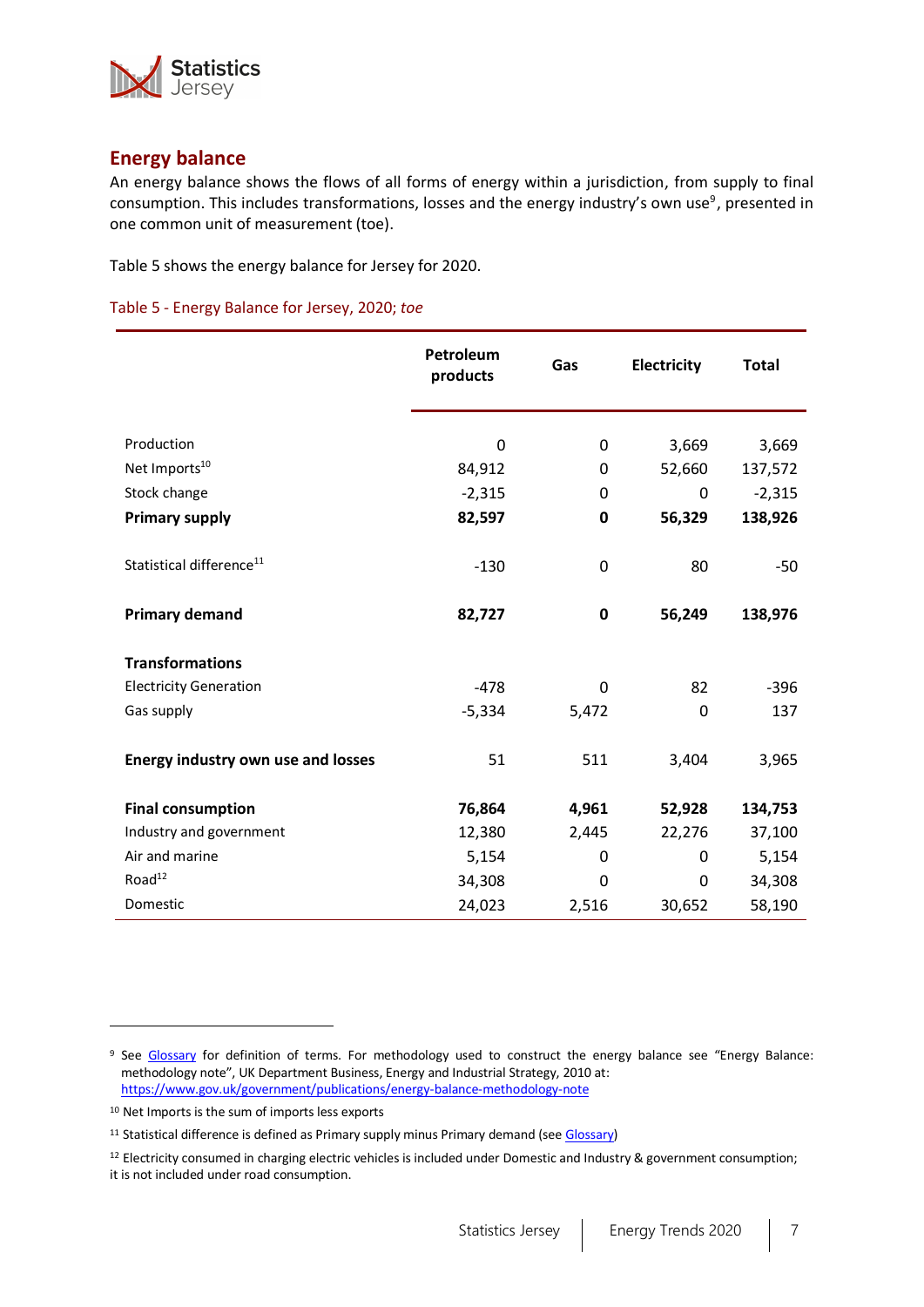

# **Individual fuel types**

This section looks at individual fuels in more detail and in units which are specific to each type of fuel, e.g. electricity in MWh and petroleum products in tonnes.

# Electricity

Since 1994, the overall public electricity supply<sup>13</sup> and the proportion of electricity imported into Jersey have increased, see Figure 6.



Figure 6 - Public electricity supply and imports of electricity, 1994 to 2020; *MWh*

Throughout the 1990s imported electricity accounted for between 40% and 60% of Jersey's public electricity supply. In 2020, this proportion was 95%.

### Petroleum products

The category 'petroleum products' covers a range of fuels derived from crude oil. Such products accounted for over half (57%) of Jersey's overall final energy consumption (FEC) in 2020, see Figure 4.

All of the petroleum products supplied and used in Jersey are imported; around 77,000 tonnes of petroleum products were imported in 2020, compared to about 82,000 tonnes in 2019<sup>14</sup>.

The imported quantities of various petroleum products in each year from 2016 to 2020 are shown in Figure 7 (see [Glossary](#page-12-0) for description of products included in each category).

<sup>13</sup> Public electricity supply (PES) is electricity provided to consumers through the JE network. PES is the sum of imported electricity (pre-transmission losses) and electricity produced in Jersey (both by JE and the Energy Recovery Facility).

<sup>&</sup>lt;sup>14</sup> Quantities of commodities that pass through Jersey on their way to a final destination in another jurisdiction are excluded from import totals.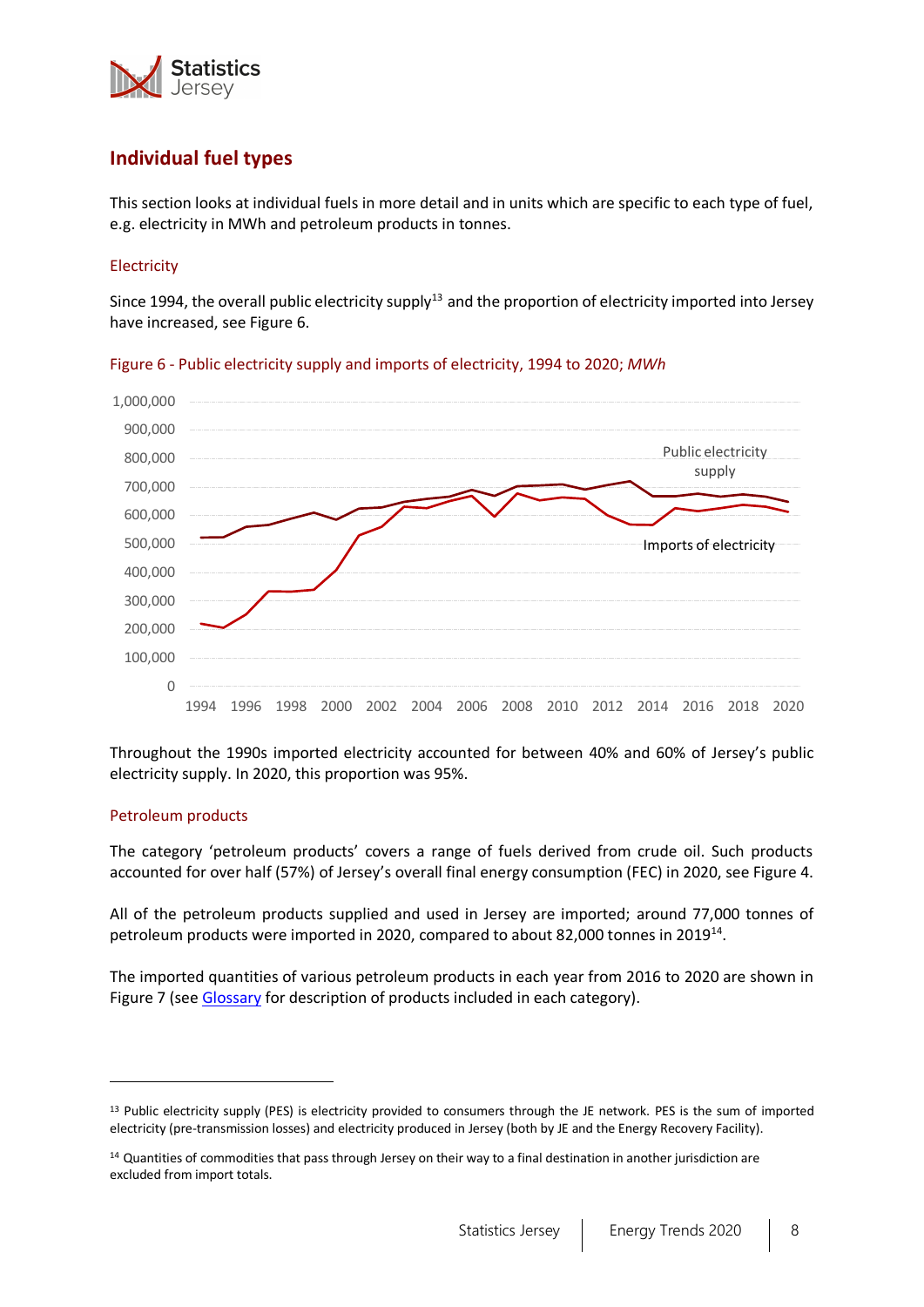





Some of these imports were used to generate electricity and produce manufactured gas. Since the 1990s, there has been a considerable reduction in the use of petroleum products (specifically of fuel oil and gas oil) to generate electricity in Jersey. This was a result of the increased importation of electricity through submarine cables, see Figure 8.





*Includes fuel oil and gas oil used by JE*

In the early 1990s around 80,000 tonnes of oil were used each year to generate electricity on-Island. In 2020 this figure had reduced to 442 tonnes.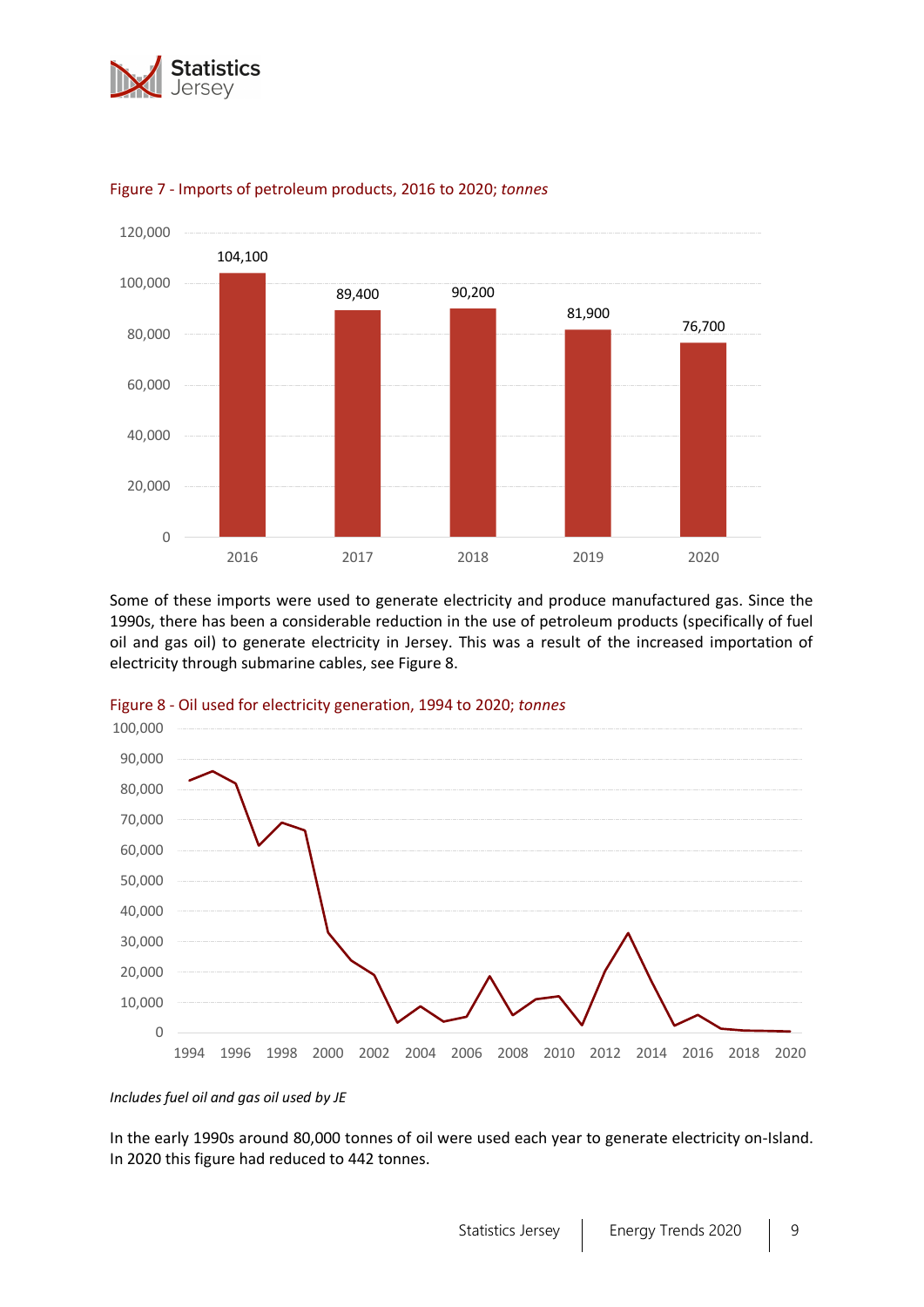

Petroleum products that are not used in transformation constitute the final consumption. Of the final consumption of petroleum products in 2020, gas oils (including road diesel, marine diesel and other gas oil) accounted for 37%, and kerosene for 34%. Sales of petrol accounted for around a quarter (24%), with aviation fuels and LPG making up the remainder (4% and 1% respectively), see Figure 9.



## Figure 9 - Final consumption of petroleum products in 2020; *tonnes*

A generally downward trend in the consumption of petrol since 2016 is apparent in Table 6. Consumption of motor diesel increased from 2016 to 2017 and has since decreased.

### Table 6 - Road fuel consumption, 2016 to 2020; *tonnes*

|                         | 2016   | 2017   | 2018   | 2019   | 2020   |
|-------------------------|--------|--------|--------|--------|--------|
| Unleaded petrol         | 21,303 | 20,205 | 19,750 | 19,356 | 16,493 |
| Motor diesel            | 16,612 | 16,938 | 16,814 | 15.938 | 14,505 |
| <b>Total road fuels</b> | 37,915 | 37,143 | 36,563 | 35,294 | 30,997 |

The short-term changes in consumption of petrol and motor diesel reflect the general downward trend in the overall consumption of road fuel since the mid-1990's (Figure 10).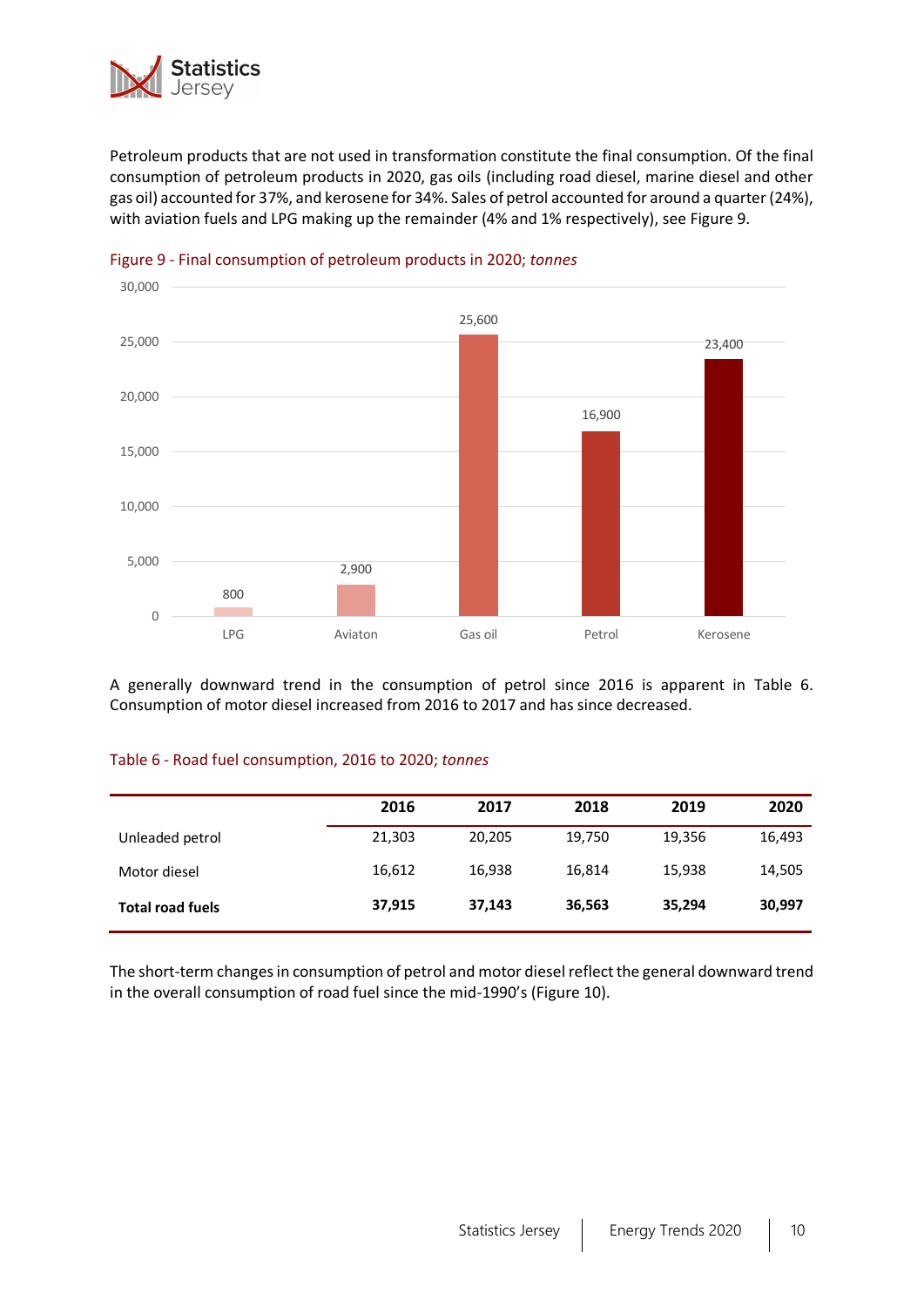



#### Figure 10 - Road fuel consumption, 1994 to 2020; *tonnes*

# **Energy use in homes**

Table 7 shows final energy consumption by households in Jersey over the period from 2016 to 2020, broken down by fuel type. Variations in average monthly winter temperatures are a factor in annual fluctuations (see Appendix Table A1).

#### Table 7 - Household final energy consumption, 2016 to 2020; *toe*

|                                    | 2016   | 2017   | 2018   | 2019   | 2020   |
|------------------------------------|--------|--------|--------|--------|--------|
| Petroleum products                 | 27,089 | 27,129 | 26,323 | 24,661 | 25,023 |
| Manufactured gas                   | 2,829  | 2,669  | 2,785  | 2,660  | 2,516  |
| Electricity                        | 27,542 | 27,572 | 28,803 | 29.171 | 30,652 |
| <b>Total household consumption</b> | 57,460 | 57,370 | 57,911 | 56,492 | 58,190 |

In 2020 electricity consumption accounted for about half of total domestic consumption (53%); petroleum products accounted for 43%; and gas accounted for the remainder.

#### *Statistics Jersey*

*11 August 2021*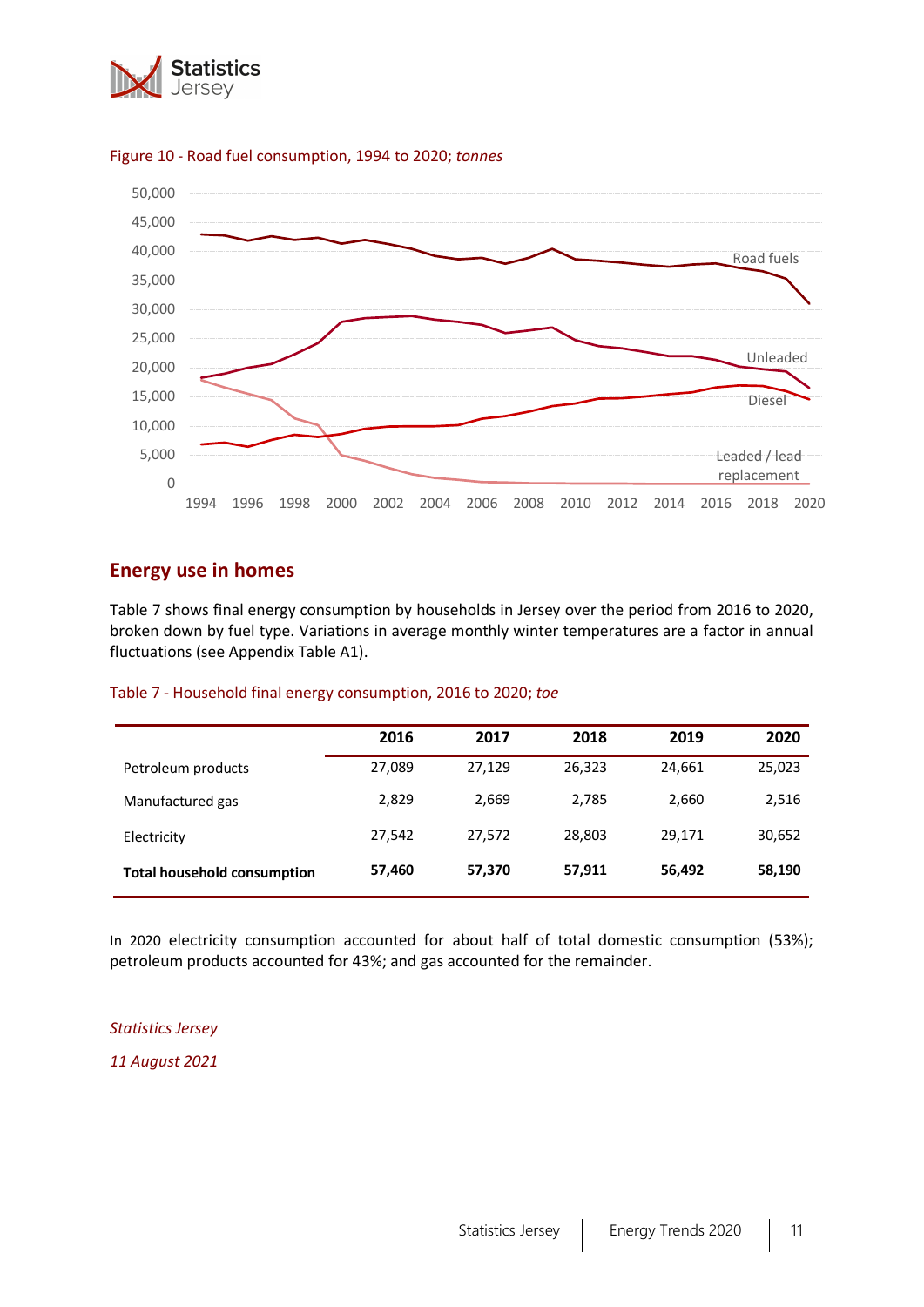

# <span id="page-11-0"></span>**Appendix**

|      | 2010 | 2011 | 2012  | 2013 | 2014 | 2015 | 2016 | 2017 | 2018 | 2019 | 2020 |
|------|------|------|-------|------|------|------|------|------|------|------|------|
| Jan  | 4.4  | 6.6  | 8.2   | 6.3  | 8.3  | 7.7  | 7.8  | 5.9  | 8.5  | 7.0  | 8.2  |
| Feb  | 6.0  | 8.5  | $5.7$ | 5.3  | 8.3  | 6.3  | 7.6  | 8.0  | 4.9  | 8.6  | 9.0  |
| Mar  | 7.8  | 9.0  | 10.3  | 6.1  | 9.5  | 8.8  | 7.8  | 10.4 | 7.5  | 10.0 | 9.0  |
| Apr  | 11.3 | 13.8 | 9.7   | 9.2  | 11.8 | 12.4 | 9.8  | 11.1 | 11.9 | 11.5 | 13.5 |
| May  | 13.0 | 14.0 | 13.3  | 12.0 | 13.8 | 13.4 | 13.9 | 14.7 | 14.6 | 13.1 | 14.9 |
| Jun  | 16.7 | 15.6 | 16.1  | 14.7 | 17.1 | 16.6 | 16.0 | 18.0 | 16.9 | 16.5 | 16.7 |
| Jul  | 18.7 | 17.0 | 18.1  | 19.2 | 19.1 | 18.4 | 17.8 | 18.5 | 20.2 | 19.7 | 17.7 |
| Aug  | 17.5 | 17.5 | 18.6  | 18.7 | 17.4 | 18.0 | 18.9 | 17.7 | 18.5 | 18.6 | 19.7 |
| Sep  | 16.1 | 17.5 | 15.7  | 16.6 | 18.5 | 15.4 | 18.1 | 15.4 | 16.8 | 16.7 | 17.4 |
| Oct  | 13.6 | 14.6 | 13.3  | 14.9 | 15.7 | 13.5 | 13.1 | 14.4 | 13.7 | 13.8 | 13.0 |
| Nov  | 9.0  | 12.4 | 9.4   | 9.6  | 11.7 | 12.6 | 9.8  | 10.3 | 10.1 | 9.4  | 11.4 |
| Dec  | 4.2  | 9.0  | 8.3   | 8.5  | 8.8  | 11.6 | 8.2  | 8.2  | 9.2  | 8.6  | 8.2  |
| Year | 11.5 | 13.0 | 12.2  | 11.8 | 13.3 | 12.9 | 12.4 | 12.7 | 12.7 | 12.8 | 13.2 |

Table A1 - Average (mean) daily air temperature in Jersey, 2010-2020; degrees Celsius, *<sup>o</sup>C*